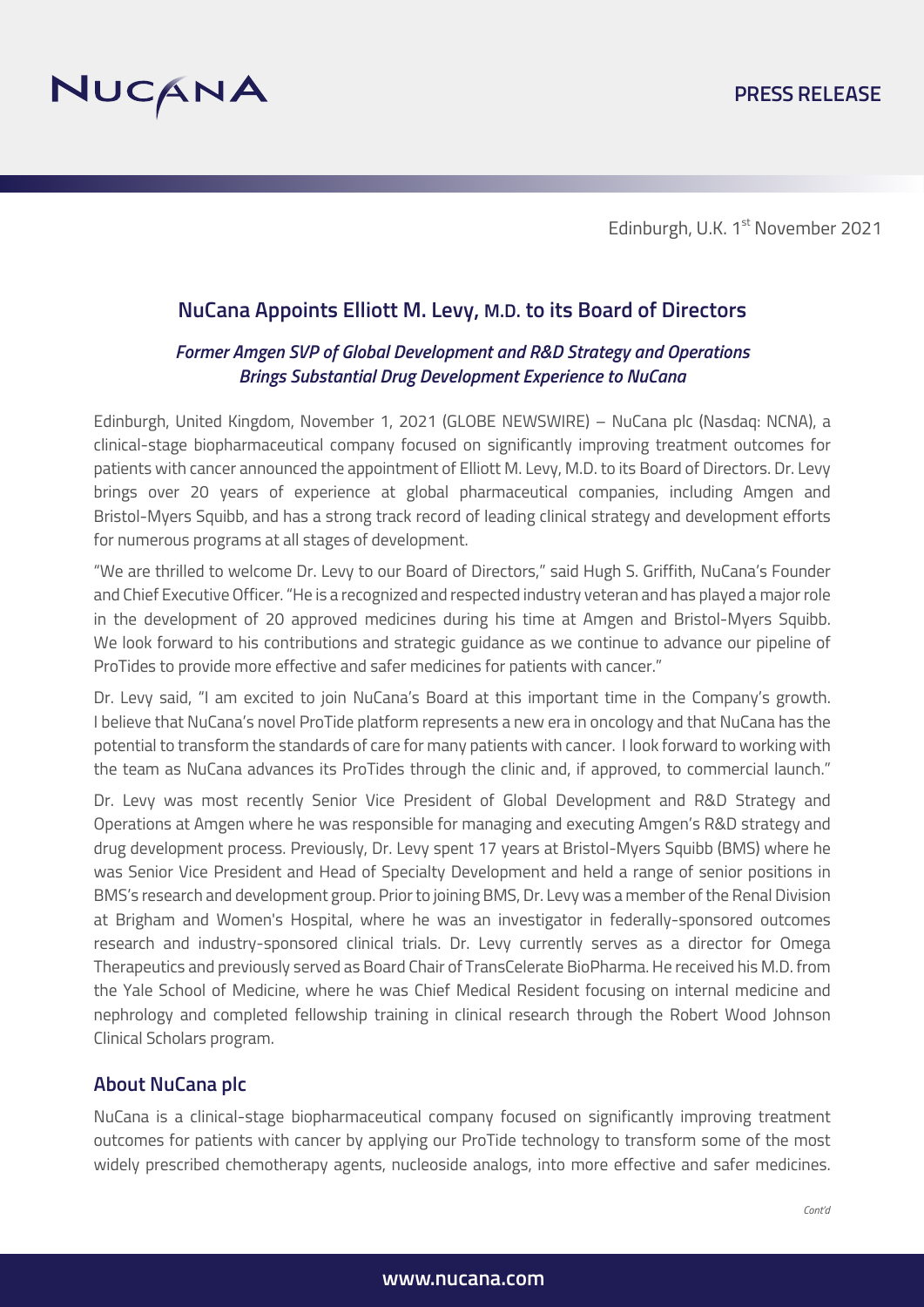

### **PRESS RELEASE**

Edinburgh, U.K. 1st November 2021

While these conventional agents remain part of the standard of care for the treatment of many solid and hematological tumors, their efficacy is limited by cancer cell resistance mechanisms and they are often poorly tolerated. Utilizing our proprietary technology, we are developing new medicines, ProTides, designed to overcome key cancer resistance mechanisms and generate much higher concentrations of anti-cancer metabolites in cancer cells. NuCana's robust pipeline includes three ProTides in clinical development. Acelarin and NUC-3373, are new chemical entities derived from the nucleoside analogs gemcitabine and 5-fluorouracil, respectively, two widely used chemotherapy agents. Acelarin is in a Phase 3 study for patients with advanced biliary tract cancer. NUC-3373 is in a Phase 1b/2 study in patients with metastatic colorectal cancer. Our third ProTide, NUC-7738, is a transformation of a novel anti-cancer nucleoside analog (3'-deoxyadenosine) and is in a Phase 1 study for patients with advanced solid tumors.

#### **Forward-Looking Statements**

This press release may contain "forward-looking" statements within the meaning of the Private Securities Litigation Reform Act of 1995 that are based on the beliefs and assumptions and on information currently available to management of NuCana plc (the "Company"). All statements other than statements of historical fact contained in this press release are forward-looking statements, including statements concerning the Company's planned and ongoing clinical studies for the Company's product candidates and the potential advantages of those product candidates, including Acelarin, NUC-3373 and NUC-7738; the initiation, enrollment, timing, progress, release of data from and results of those planned and ongoing clinical studies; the Company's ability to submit an NDA for Acelarin under the FDA's accelerated approval program, or at all; the Company's goals with respect to the development, regulatory pathway and potential use, if approved, of each of its product candidates; and the utility of prior non-clinical and clinical data in determining future clinical results. In some cases, you can identify forward-looking statements by terminology such as "may," "will," "should," "expects," "plans," "anticipates," "believes," "estimates," "predicts," "potential" or "continue" or the negative of these terms or other comparable terminology. Forward-looking statements involve known and unknown risks, uncertainties and other factors that may cause the Company's actual results, performance or achievements to be materially different from any future results, performance or achievements expressed or implied by the forward-looking statements. These risks and uncertainties include, but are not limited to, the risks and uncertainties set forth in the "Risk Factors" section of the Company's Annual Report on Form 20-F for the year ended December 31, 2020 filed with the Securities and Exchange Commission ("SEC") on March 4, 2021, and subsequent reports that the Company files with the SEC. Forward-looking statements represent the Company's beliefs and assumptions only as of the date of this press release. Although the Company believes that the expectations reflected in the forward-looking statements are reasonable, it cannot guarantee future results, levels of activity, performance or achievements. Except as required by law, the Company assumes no obligation to publicly update any forward-looking statements for any reason after the date of this press release to conform any of the forward-looking statements to actual results or to changes in its expectations.